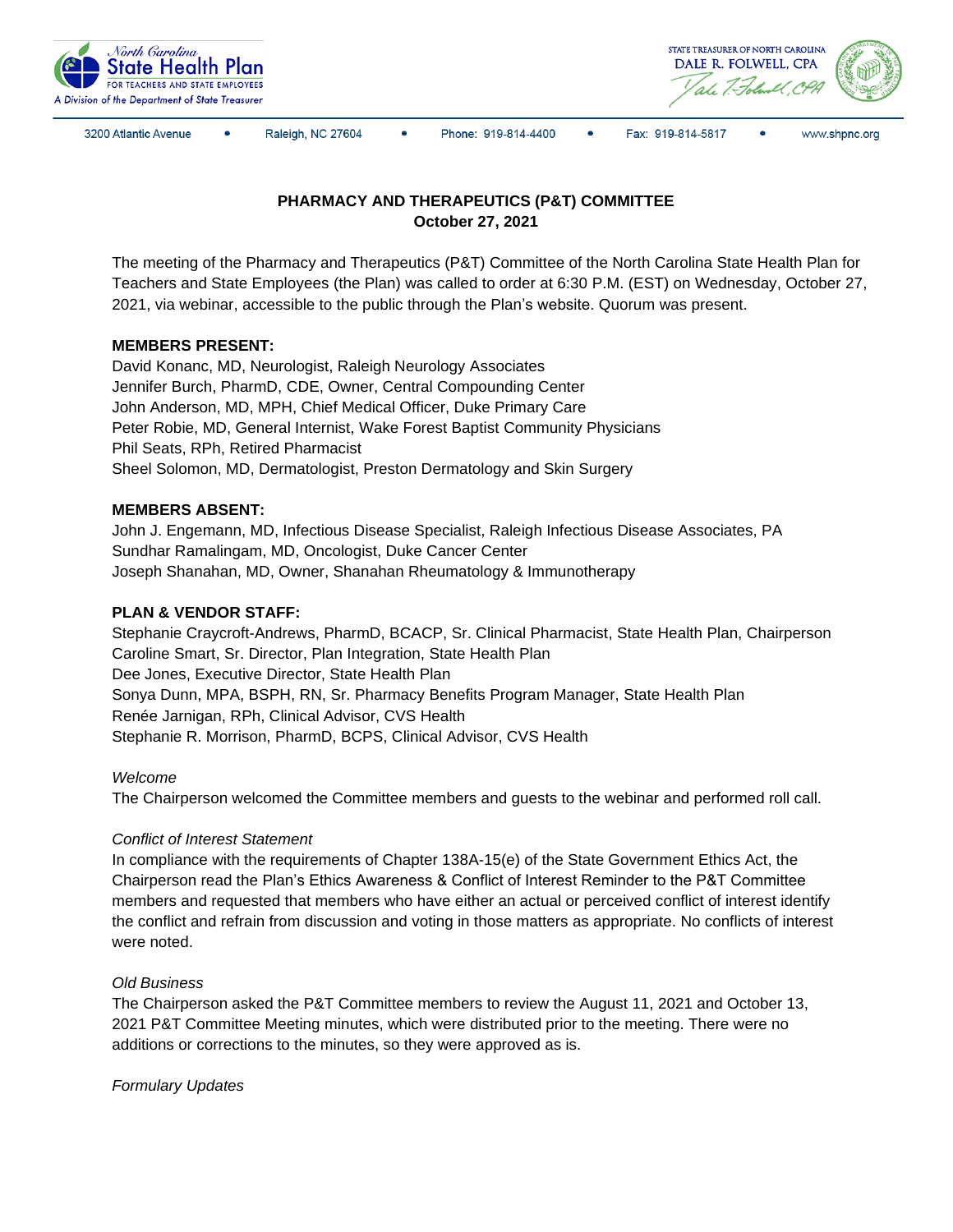

The Chairperson introduced CVS Caremark's Clinical Advisors Heather Renée Jarnigan, RPh, & Stephanie Morrison, PharmD, BCPS whom would be presenting CVS Caremark's Quarterly Formulary Updates, effective January 1, 2022. This included additions to the formulary, utilization management criteria, drug removals, and tier movements.

Ms. Jarnigan along with Dr. Morrison and Dr. Craycroft-Andrews identified eight new molecular entities that were being removed from CVS's New-to-Market block and would be available as covered products, along with utilization management policies that went along with the new products. The new molecular entities being added to the formulary are as follows: RUKOBIA, INQOVI, WAKIX, ENSPRYNG, VERQUVO, QELBREE, KERENDIA, and MYFEMBREE.

Ms. Jarnigan then presented other proposed formulary additions, including formulary add-backs. The medications being added to the formulary are as follows: BEPOTASTINE DROP 1.5%, CALCITONIN INJ 200/ML, PREGABALIN ER, AUVI-Q, MYRBETRIQ SUS 8MG/ML, NATAZIA, AVONEX, LUPR DEP-PED, ORLADEYO, PLEGRIDY, SEVENFACT, TAVALISSE, UPTRAVI INJ 1800MCG, and XYWAV.

CIMZIA was also added as a preferred product for specific autoimmune indications according to the Plan's Autoimmune Indication-Based Exceptions Criteria.

DEXCOM CONTINUOUS GLUCOSE MONITORING (CGM) SYSTEM was also added to the formulary. Dr. Craycroft-Andrews presented the proposed prior authorization criteria regarding CGMs. After some discussion regarding requirements for documenting attention-deficit hyperactivity disorder (ADHD) diagnosis for coverage of ADHD medications, such as the new molecular entity QELBREE, all product additions were approved as presented. The Committee also approved proposed utilization management including SGM and Specialty QL for Inqovi, Wakix and Enspryng, as well as prior authorizations for Verquvo, Qelbree, Kerendia, Myfembree and CGMs.

Ms. Jarnigan then explained that the Plan has a formulary exclusion exception process that is available to support Plan members who, per their provider, have a medical necessity to remain on an excluded drug. Ms. Jarnigan then reviewed the following products that will be excluded from the formulary starting on the effective date: TRUVADA, ATRIPLA, LEUKINE, ICLUSIG, BOTOX, TAVABOROLE TOPICAL SOLUTION, AIMOVIG, BALCOLTRA, ELIQUIS, ARANESP, FEIBA, CINRYZE, HAEGARDA, MULPLETA, NPLATE, XALKORI, AFINITOR, SYMJEPI, and ADRENALIN. All products being removed have therapeutic alternatives or generic equivalents that are covered as preferred products on the Plan's custom formulary. There was no opposition from the Committee members, so these product exclusions were approved as presented.

Dr. Morrison identified all the branded products that will have a change in tier from preferred to nonpreferred. They included: REYVOW, DDAVP TABLET, DDAVP NASAL SPRAY, DOPTELET, and DIPROLENE OINTMENT. There was no opposition from the Committee members, so the formulary uptiers were approved as presented.

Dr. Morrison identified all the branded products that will have a change in tier from non-preferred to preferred: BRUKINSA, IMBRUVICA, ZYKADIA, ROZLYTREK, VITRAKVI, WEGOVY, NOVOSEVEN RT, and PROMACTA. There was no opposition from the Committee members, so the formulary downtiers were approved as presented.